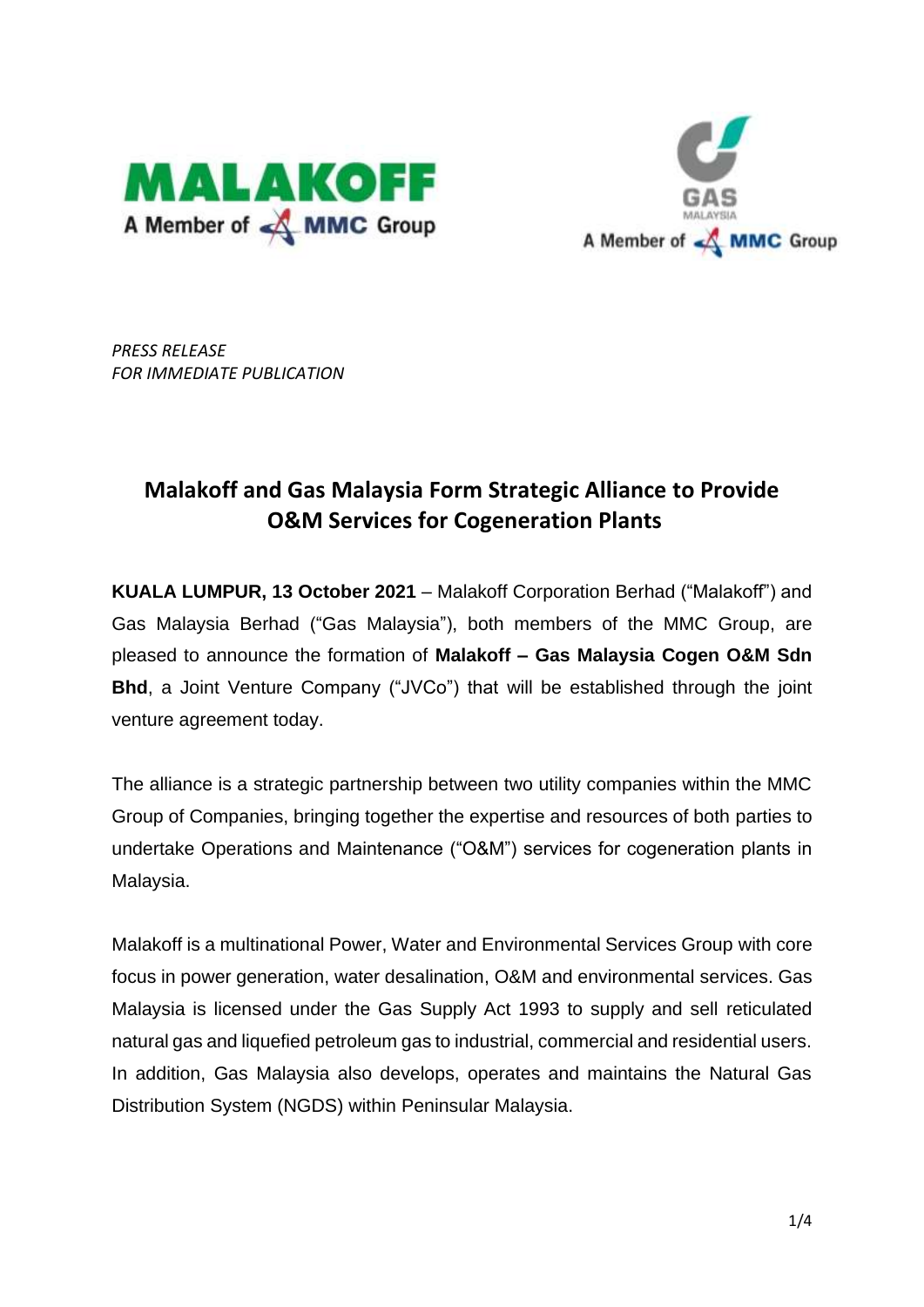Through this joint venture, Malakoff's subsidiary, Malakoff Technical Solutions Sdn Bhd ("MTS") will hold a 51% equity interest and the remaining 49% will be owned by Gas Malaysia's wholly-owned subsidiary, Gas Malaysia Ventures 1 Sdn Bhd.

MTS is a full-fledged global O&M service provider for power and water desalination plants and has established its footprint in Malaysia, ASEAN (the Association of Southeast Asian Nations) and MENA (the Middle East and Northern Africa).

Encik Anwar Syahrin Abdul Ajib, Managing Director/Chief Executive Officer of Malakoff is optimistic that this joint venture will accelerate the company's growth in the cogen business.

"This is a great opportunity for Malakoff to further expand our good track record in the O&M business segment. We welcome Gas Malaysia's participation as our partner, as their vast experience will bring more opportunities and synergies to the JVCo," he added.

Commenting on the formation of this strategic alliance, Encik Ahmad Hashimi Abdul Manap, the Group Chief Executive Officer of Gas Malaysia said, "Strategic alliances have become an increasingly vital element for our long-term growth strategy. We believe this partnership will further solidify our presence in the market."

-End-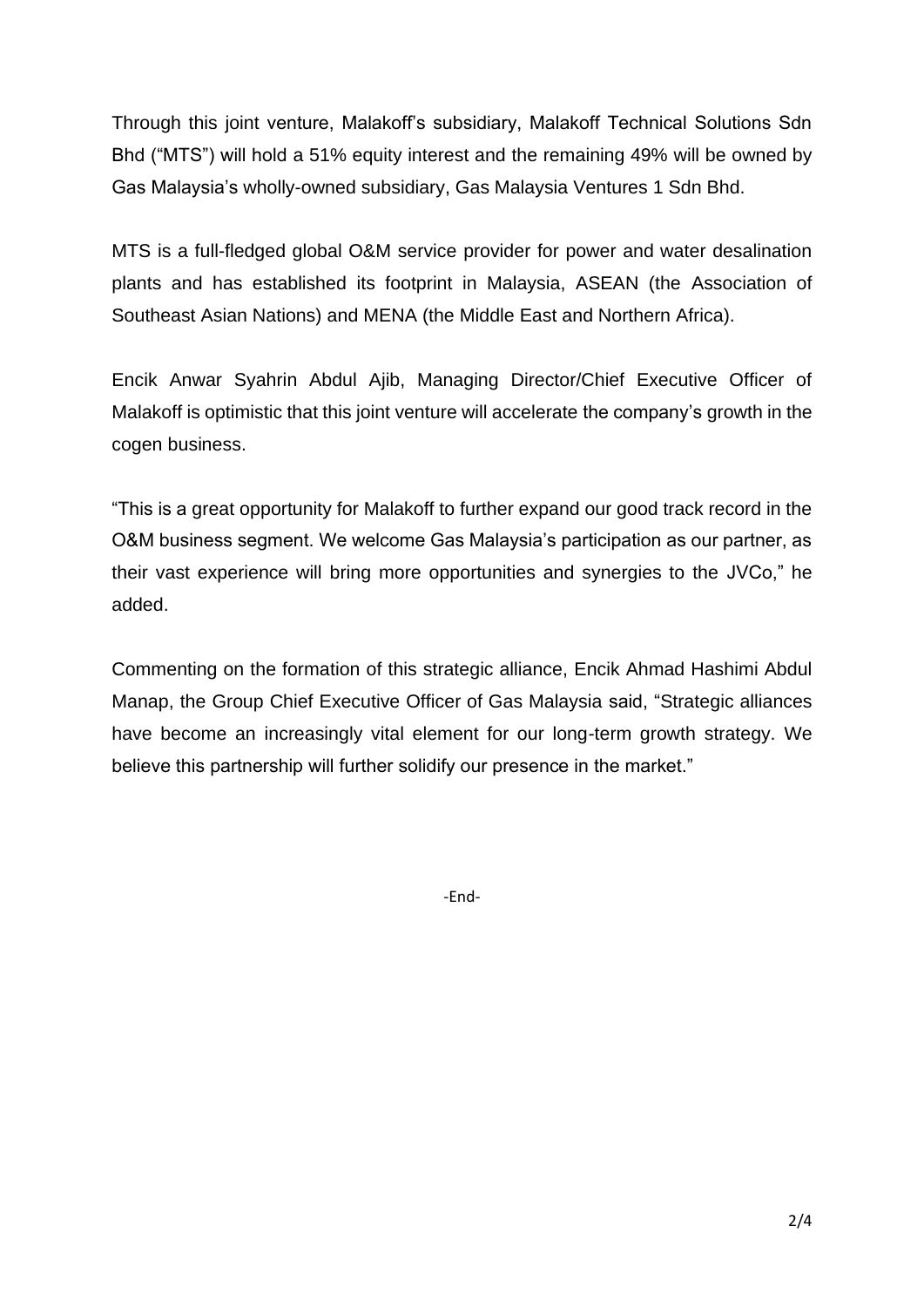#### **About Malakoff Corporation Berhad**

MALAKOFF CORPORATION BERHAD is a multinational Power, Water and Environmental & Waste Management Services Group with core focus in power generation, water desalination, Operations & Maintenance ("O&M") and environmental services. In Malaysia, Malakoff is the largest Independent Power Producer ("IPP") with an effective generating capacity of 5,836 MW. Through Alam Flora Sdn Bhd, Malakoff is also the country's biggest environmental services company, managing solid waste volume of 4,145 tonnes per day.

Malakoff's international assets include power and water ventures in Saudi Arabia, Bahrain and Oman, with an effective power generation capacity of 588 MW and water desalination capacity of 472,975 m3 /day. Malakoff is also actively looking to venture further into the Middle East and North African region as well as the South-East Asian markets.

Through its wholly owned subsidiary, Malakoff Technical Solutions Sdn Bhd (formerly known as Teknik Janakuasa Sdn Bhd), Malakoff has involvements in O&M services locally and in Saudi Arabia, Kuwait, Oman and Indonesia.

Malakoff's subsidiary, Alam Flora, provides comprehensive environmental services beyond waste management and public cleansing to its concessions in the Federal Territories of Kuala Lumpur and Putrajaya as well as the state of Pahang.

Malakoff believes in working together with all stakeholders in productive partnerships. As such, the Group takes pride in being a responsible operator and a good corporate citizen in all communities where it operates.

Malakoff is a member of the MMC Group.

#### **About Gas Malaysia Berhad**

Gas Malaysia Berhad, a member of MMC Corporation Berhad, was established on 16 May 1992 to sell, market and distribute natural gas as well as to construct, operate and maintain the Natural Gas Distribution System ("NGDS") within Peninsular Malaysia. Gas Malaysia is licensed under the Gas Supply Act, 1993 ("GSA") by the Suruhanjaya Tenaga ("ST"), with the approval of the Minister, to supply and sell reticulated natural gas in Peninsular Malaysia. On 15 December 2000, Gas Malaysia was granted the licence to supply and sell reticulated Liquefied Petroleum Gas ("LPG"). This licence further expands Gas Malaysia's business in the supply of reticulated LPG to commercial and residential sectors within Peninsular Malaysia. Gas Malaysia currently operates and maintains about 2,600 kilometres of Natural Gas Distribution System network across Peninsular Malaysia, supplying natural gas and LPG to over 900 industrial customers, about 2,000 commercial customers and over 20,000 residential customers.

In line with our target of delivering sustainable value creation, we prepared ourselves to transition to a new business landscape with the implementation of the Third-Party Access ("TPA") system introduced by the government to liberalise the natural gas market. Gas Malaysia Berhad divided its operations into two distinct entities: the distribution arm (Gas Malaysia Distribution Sdn Bhd) and the shipment arm (Gas Malaysia Energy and Services Sdn Bhd), with the former being responsible for the gas distribution business and the latter for the retailing part of the gas business.

For more information, please visit [www.gasmalaysia.com](http://www.gasmalaysia.com/)